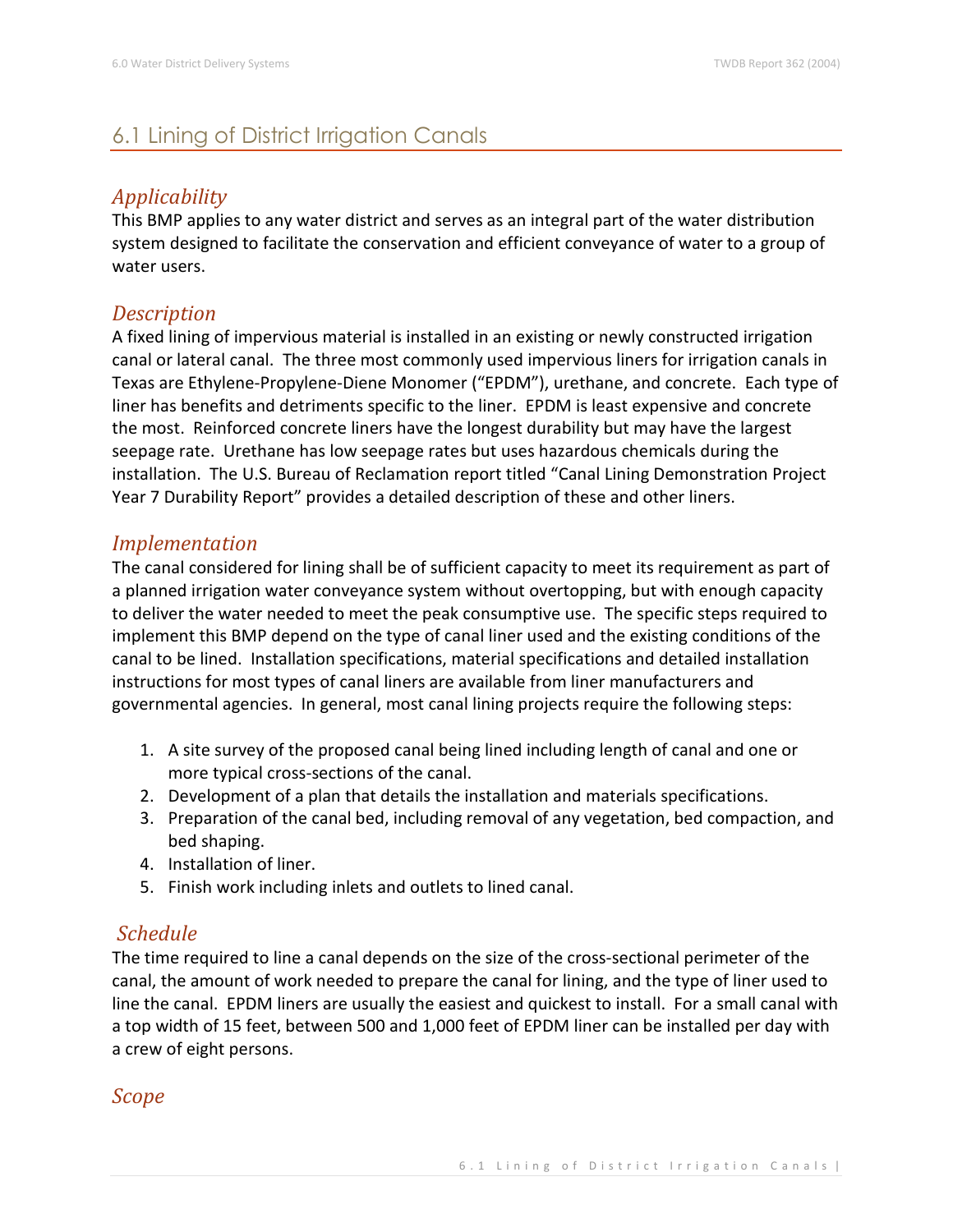Each type of liner has advantages and disadvantages. EPDM should not be used in a location where the canal is subject to large animal or other traffic that might tear the liner. Concrete liners handle most traffic well but are subject to crack formation due to soil heave, tree root pressure, or thermal expansion.

#### *Documentation*

To document this BMP, the water district shall document and maintain one or more of the following records:

- 1. As-built drawings or photographs of the lined canal; and
- 2. Water measurement records from both the period before and after conversion to the water efficient irrigation system.
- 3. Copies of equipment invoices or other evidence of equipment purchase and installation; and
- 4. Any USDA Farm Service Agency or other governmental agency evaluation and assistance reports that may relate to the project.

## *Determination of Water Savings*

The seepage rate of a canal can be estimated by conducting a ponding test with a typical section of the canal prior to the canal being lined. A ponding test measures the rate at which the level of water ponded behind an earthen dam placed in the canal drops over two to twentyfour hours. The amount of the canal that is wetted by the pond behind the dam must be measured. The seepage rate can be calculated as acre-feet per mile of canal per day. The total quantity of water lost to seepage from the canal is estimated by multiplying the seepage rate times the number of days per year the canal is used to convey water. For example, a small farm canal with a wetted perimeter of 20 feet and a length of 1 mile is found to have a seepage rate of 1.5 acre-feet per mile per day assuming the canal is used to carry irrigation water for 270 days per year. The total seepage from the canal is 405 acre-feet per year (1 x 1.5 x 270). Lining the canal with an EPDM liner would result in minimal or no seepage. Seepage loss from a concrete lining depends on how the liner was constructed and the amount of water that seeps through cracks and expansion joints in the concrete.

### *Cost-Effectiveness Considerations*

The U.S. Bureau of Reclamation in June of 2001 published "Construction Cost Tables – Canal Lining Demonstration Project." The cost table included material and installation cost for approximately thirty-five different types of liners or coatings. The cost for an installed EPDM liner was approximately \$0.85 per square foot and \$1.43 per square foot for urethane. The cost for concrete lining ranges from \$2.50 to \$3.50 per square foot. For the example above the cost per acre-foot of water salvaged in the first year for the EPDM liner would be \$89,760 (\$222 per acre-foot), for urethane liner \$151,008 (\$373 per acre-foot) and for concrete \$316,800 (\$782 per acre-foot). Because each of these types of liner has a different life expectancy a present value analysis of cost should be performed. For example, while the concrete liner may have the most expensive installation cost, it also has the longest life expectancy.